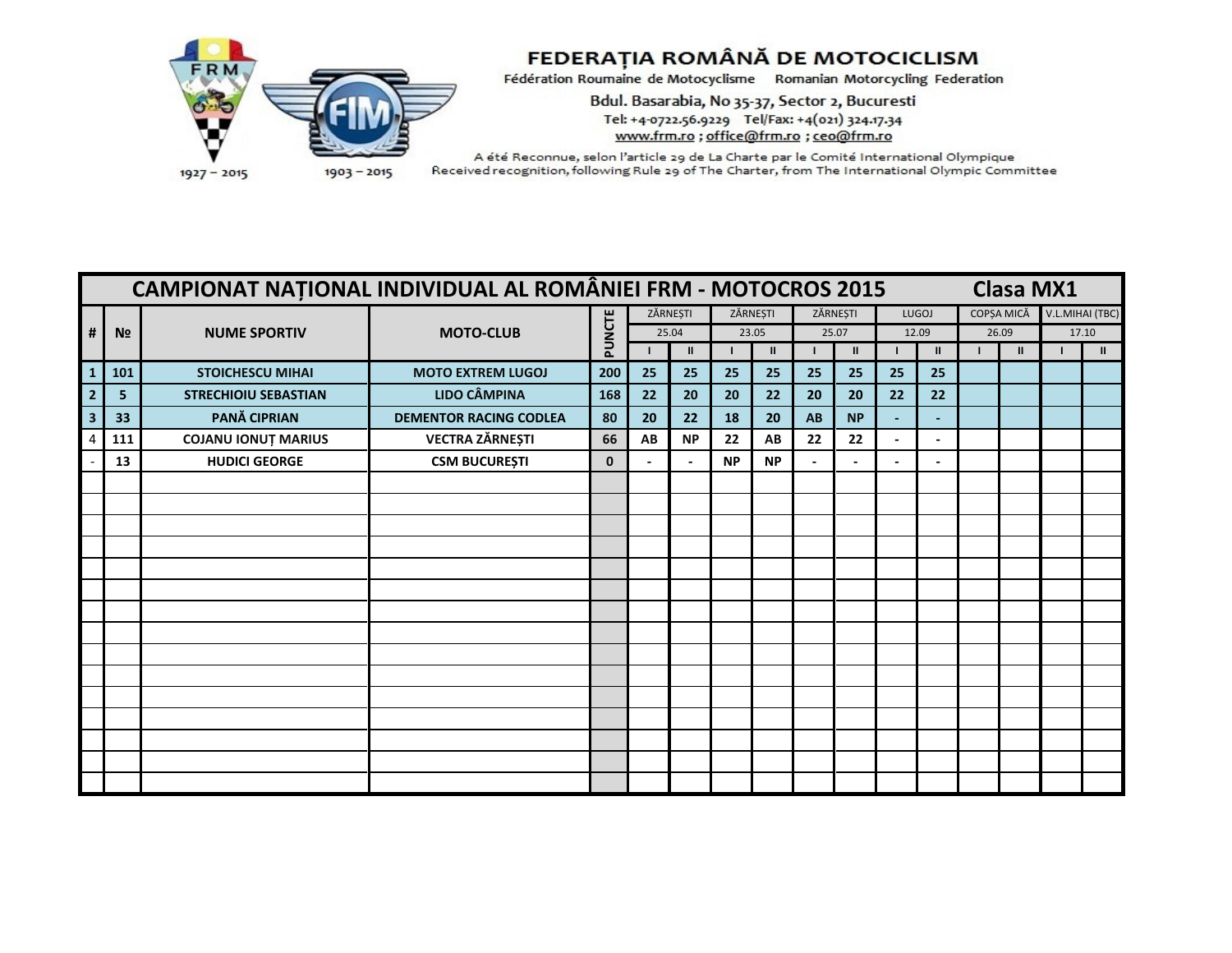

Bdul. Basarabia, No 35-37, Sector 2, Bucuresti Tel: +4-0722.56.9229 Tel/Fax: +4(021) 324.17.34 www.frm.ro ; office@frm.ro ; ceo@frm.ro

|                         |                | CAMPIONAT NAȚIONAL INDIVIDUAL AL ROMÂNIEI FRM - MOTOCROS 2015 |                             |        |          |              |    |               |          |                          |                |                | <b>Clasa MX2</b> |                 |
|-------------------------|----------------|---------------------------------------------------------------|-----------------------------|--------|----------|--------------|----|---------------|----------|--------------------------|----------------|----------------|------------------|-----------------|
|                         |                |                                                               |                             |        | ZĂRNEȘTI |              |    | ZĂRNEȘTI      | ZĂRNEȘTI |                          |                | LUGOJ          | COPȘA MICĂ       | V.L.MIHAI (TBC) |
| #                       | N <sub>2</sub> | <b>NUME SPORTIV</b>                                           | <b>MOTO-CLUB</b>            | PUNCTE |          | 25.04        |    | 23.05         |          | 25.07                    | 12.09          |                | 26.09            | 17.10           |
|                         |                |                                                               |                             |        |          | $\mathbf{I}$ |    | $\mathbf{II}$ |          | $\mathbf{II}$            |                | $\mathbf{I}$   | $\mathbf{u}$     | $\mathbf{H}$    |
| $\mathbf{1}$            | 72             | <b>BALASZ ISTVAN</b>                                          | <b>STEAUA GTH BUCUREȘTI</b> | 192    | 25       | 25           | 22 | 20            | 25       | 25                       | 25             | 25             |                  |                 |
| $\overline{2}$          | 4              | <b>FILIP ANDREI</b>                                           | <b>JITSU ZĂRNEȘTI</b>       | 108    | 22       | 22           | 20 | 22            | AB       | 22                       | $\blacksquare$ | ۳              |                  |                 |
| $\overline{\mathbf{3}}$ | 30             | <b>KANTOR CATALIN</b>                                         | <b>JITSU ZĂRNEȘTI</b>       | 76     | 20       | 20           | 18 | 18            |          | $\overline{\phantom{0}}$ | $\blacksquare$ | $\blacksquare$ |                  |                 |
|                         | 12             | <b>CĂBĂL GEORGE</b>                                           | <b>VECTRA ZĂRNEȘTI</b>      | 50     |          |              | 25 | 25            |          |                          |                |                |                  |                 |
| 5                       | 941            | <b>BALAŞ ALEXANDRU</b>                                        | <b>MOTO EXTREM LUGOJ</b>    | 22     |          |              |    |               |          |                          | AB             | 22             |                  |                 |
|                         |                |                                                               |                             |        |          |              |    |               |          |                          |                |                |                  |                 |
|                         |                |                                                               |                             |        |          |              |    |               |          |                          |                |                |                  |                 |
|                         |                |                                                               |                             |        |          |              |    |               |          |                          |                |                |                  |                 |
|                         |                |                                                               |                             |        |          |              |    |               |          |                          |                |                |                  |                 |
|                         |                |                                                               |                             |        |          |              |    |               |          |                          |                |                |                  |                 |
|                         |                |                                                               |                             |        |          |              |    |               |          |                          |                |                |                  |                 |
|                         |                |                                                               |                             |        |          |              |    |               |          |                          |                |                |                  |                 |
|                         |                |                                                               |                             |        |          |              |    |               |          |                          |                |                |                  |                 |
|                         |                |                                                               |                             |        |          |              |    |               |          |                          |                |                |                  |                 |
|                         |                |                                                               |                             |        |          |              |    |               |          |                          |                |                |                  |                 |
|                         |                |                                                               |                             |        |          |              |    |               |          |                          |                |                |                  |                 |
|                         |                |                                                               |                             |        |          |              |    |               |          |                          |                |                |                  |                 |
|                         |                |                                                               |                             |        |          |              |    |               |          |                          |                |                |                  |                 |
|                         |                |                                                               |                             |        |          |              |    |               |          |                          |                |                |                  |                 |
|                         |                |                                                               |                             |        |          |              |    |               |          |                          |                |                |                  |                 |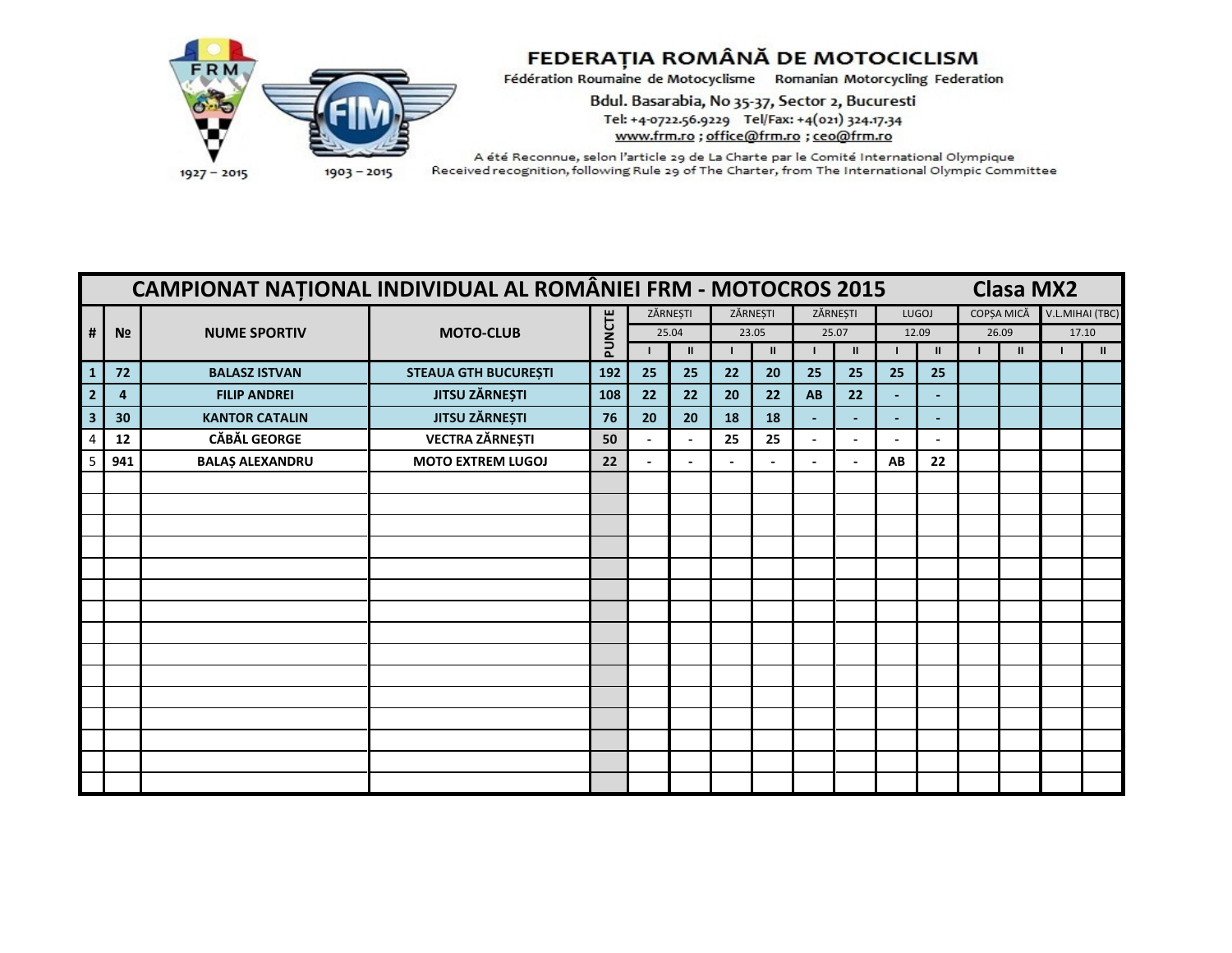

## FEDERAȚIA ROMÂNĂ DE MOTOCICLISM

Fédération Roumaine de Motocyclisme Romanian Motorcycling Federation

Bdul. Basarabia, No 35-37, Sector 2, Bucuresti Tel: +4-0722.56.9229 Tel/Fax: +4(021) 324.17.34 www.frm.ro ; office@frm.ro ; ceo@frm.ro

|   |                | <b>CAMPIONAT NATIONAL INDIVIDUAL AL ROMÂNIEI FRM - MOTOCROS 2015</b> |                                 |        |       |               |          | <b>Clasa MX2 Juniori</b> |                          |                |       |              |            |               |                 |               |
|---|----------------|----------------------------------------------------------------------|---------------------------------|--------|-------|---------------|----------|--------------------------|--------------------------|----------------|-------|--------------|------------|---------------|-----------------|---------------|
|   |                |                                                                      |                                 |        |       | ZĂRNEȘTI      | ZĂRNESTI |                          | ZĂRNESTI                 |                |       | LUGOJ        | COPȘA MICĂ |               | V.L.MIHAI (TBC) |               |
| # | N <sub>2</sub> | <b>NUME SPORTIV</b>                                                  | <b>MOTO-CLUB</b>                | PUNCTE | 25.04 |               | 23.05    |                          | 25.07                    |                | 12.09 |              |            | 26.09         | 17.10           |               |
|   |                |                                                                      |                                 |        |       | $\mathbf{II}$ |          | $\mathbf{II}$            |                          | $\mathbf{I}$   |       | $\mathbf{I}$ |            | $\mathbf{II}$ |                 | $\mathbf{II}$ |
|   | 70             | <b>GRĂDINARU ALEXANDRU</b>                                           | <b>CSM BUCUREȘTI</b>            | 184    | 25    | 25            | 22       | 22                       | 25                       | 25             | 20    | 20           |            |               |                 |               |
|   | 92             | <b>IOSIF PETRU</b>                                                   | <b>VECTRA ZĂRNEȘTI</b>          | 164    | 22    | 22            | 20       | 20                       | 22                       | 22             | 18    | 18           |            |               |                 |               |
|   | 18             | <b>POP DENIS CLAUDIU</b>                                             | <b>STEAUA GT BUCUREȘTI</b>      | 142    | 18    | 18            | 16       | 18                       | 20                       | 20             | 16    | 16           |            |               |                 |               |
|   | 41             | <b>TOMPA ROBERT KRISZTIAN</b>                                        | <b>SUGAȘ SFÂNTU GHEORGHE</b>    | 100    |       |               | 25       | 25                       |                          |                | 25    | 25           |            |               |                 |               |
|   | 100            | <b>BLAGA BOTOND</b>                                                  | <b>SUGAȘ SFÂNTU GHEORGHE</b>    | 38     | 20    | AB            | 18       | AB                       |                          |                |       |              |            |               |                 |               |
|   | 248            | <b>CRISTESCU ANDREI MARIUS</b>                                       | MOTO BIKE SHOP TIMIȘOARA        | 80     | 16    | 20            |          |                          |                          |                | 22    | 22           |            |               |                 |               |
|   | 16             | <b>NEFERU DENNIS</b>                                                 | <b>MOTO BIKE SHOP TIMIŞOARA</b> | 31     | 15    | 16            |          |                          |                          |                |       |              |            |               |                 |               |
|   | 22             | <b>NIMAT ANDREI</b>                                                  | <b>VECTRA ZĂRNEȘTI</b>          | 30     |       |               |          | $\overline{\phantom{a}}$ | $\overline{\phantom{0}}$ | $\blacksquare$ | 15    | 15           |            |               |                 |               |
|   |                |                                                                      |                                 |        |       |               |          |                          |                          |                |       |              |            |               |                 |               |
|   |                |                                                                      |                                 |        |       |               |          |                          |                          |                |       |              |            |               |                 |               |
|   |                |                                                                      |                                 |        |       |               |          |                          |                          |                |       |              |            |               |                 |               |
|   |                |                                                                      |                                 |        |       |               |          |                          |                          |                |       |              |            |               |                 |               |
|   |                |                                                                      |                                 |        |       |               |          |                          |                          |                |       |              |            |               |                 |               |
|   |                |                                                                      |                                 |        |       |               |          |                          |                          |                |       |              |            |               |                 |               |
|   |                |                                                                      |                                 |        |       |               |          |                          |                          |                |       |              |            |               |                 |               |
|   |                |                                                                      |                                 |        |       |               |          |                          |                          |                |       |              |            |               |                 |               |
|   |                |                                                                      |                                 |        |       |               |          |                          |                          |                |       |              |            |               |                 |               |
|   |                |                                                                      |                                 |        |       |               |          |                          |                          |                |       |              |            |               |                 |               |
|   |                |                                                                      |                                 |        |       |               |          |                          |                          |                |       |              |            |               |                 |               |
|   |                |                                                                      |                                 |        |       |               |          |                          |                          |                |       |              |            |               |                 |               |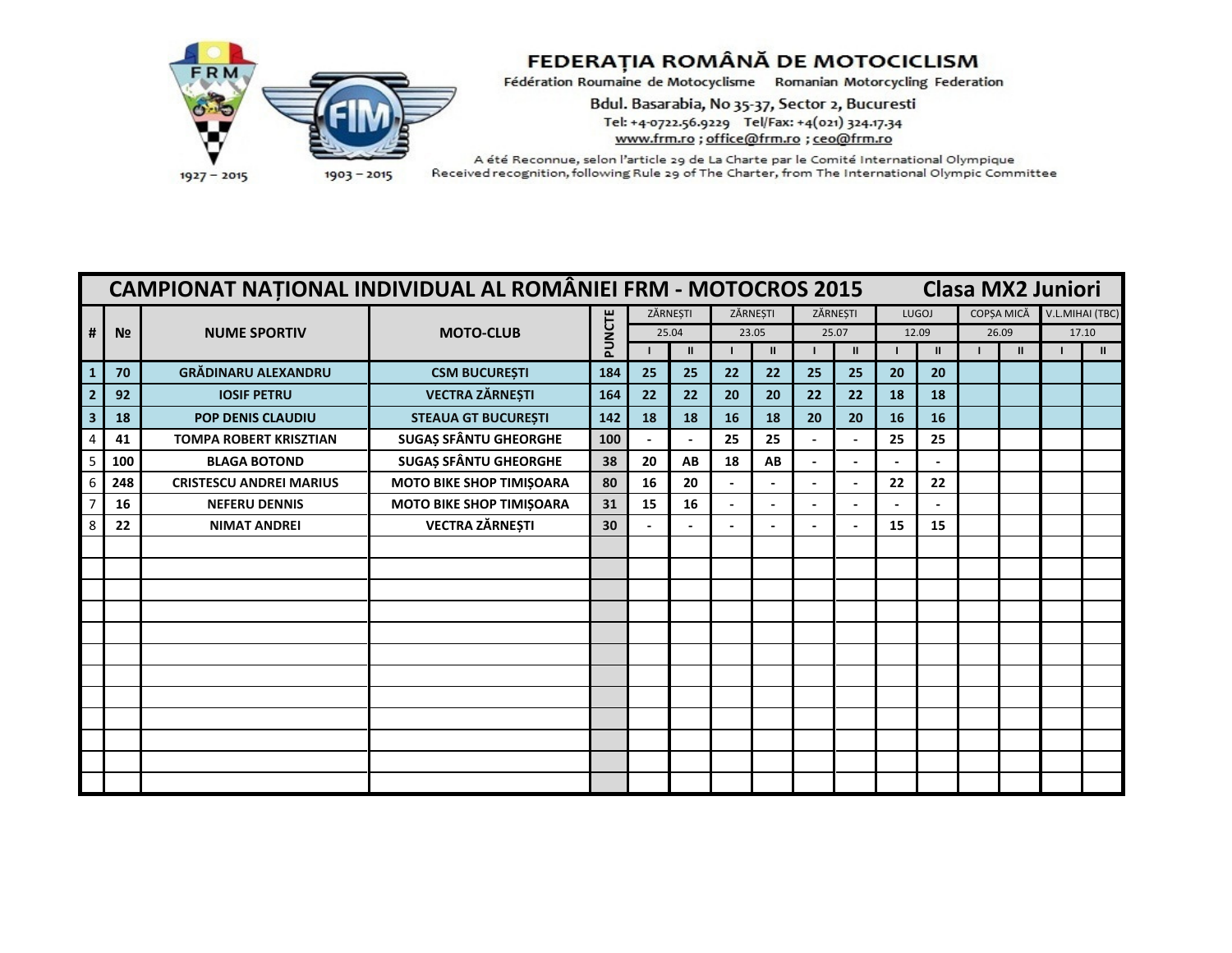

Bdul. Basarabia, No 35-37, Sector 2, Bucuresti Tel: +4-0722.56.9229 Tel/Fax: +4(021) 324.17.34 www.frm.ro ; office@frm.ro ; ceo@frm.ro

|                         |                | <b>CAMPIONAT NATIONAL INDIVIDUAL AL ROMÂNIEI FRM - MOTOCROS 2015</b> |                                 |        |    |               |       |               |          |               | Clasa 50 cc |               |            |  |                 |
|-------------------------|----------------|----------------------------------------------------------------------|---------------------------------|--------|----|---------------|-------|---------------|----------|---------------|-------------|---------------|------------|--|-----------------|
|                         |                |                                                                      |                                 |        |    | ZĂRNESTI      |       | ZĂRNESTI      | ZĂRNESTI |               |             | LUGOJ         | COPSA MICĂ |  | V.L.MIHAI (TBC) |
| #                       | N <sub>2</sub> | <b>NUME SPORTIV</b>                                                  | <b>MOTO-CLUB</b>                | PUNCTE |    | 25.04         | 23.05 |               | 25.07    |               |             | 12.09         | 26.09      |  | 17.10           |
|                         |                |                                                                      |                                 |        |    | $\mathbf{II}$ |       | $\mathbf{II}$ |          | $\mathbf{II}$ |             | $\mathbf{II}$ |            |  | $\mathbf{II}$   |
|                         | 22             | <b>CHIUJDEA IOAN</b>                                                 | <b>JITSU ZĂRNEȘTI</b>           | 188    | 18 | 20            | 25    | 25            | 25       | 25            | 25          | 25            |            |  |                 |
|                         | 20             | PASCOTĂ IONEL PATRICK                                                | PASCOTĂ IOAN ILIE TIMIȘOARA     | 170    | 22 | 25            | 22    | 22            | 22       | 20            | 22          | 15            |            |  |                 |
| $\overline{\mathbf{3}}$ | 6              | <b>TEODORESCU RĂZVAN GABRIEL</b>                                     | <b>DEMENTOR RACING CODLEA</b>   | 151    | 25 | 22            | 20    | 18            | 15       | 16            | 15          | 20            |            |  |                 |
|                         | 201            | NICULESCU DARIUS ALEXANDRU                                           | <b>MOTO BIKE SHOP TIMIŞOARA</b> | 141    | 16 | 16            | 18    | 13            | 20       | 22            | 20          | 16            |            |  |                 |
| 5                       | 222            | <b>COJANU MAYA ELENA</b>                                             | <b>JITSU ZÄRNESTI</b>           | 131    | 15 | 15            | 15    | 14            | 18       | 14            | 18          | 22            |            |  |                 |
| 6                       | 77             | <b>BARTHA MILAN</b>                                                  | <b>STEAUA GTH BUCURESTI</b>     | 108    | 11 | 12            | 14    | 15            | 14       | 15            | 13          | 14            |            |  |                 |
|                         | 9              | <b>PRIDON THEODOR VASILE</b>                                         | <b>STEAUA GTH BUCURESTI</b>     | 108    | 20 | 18            | 16    | 20            | 16       | 18            |             |               |            |  |                 |
|                         | 10             | <b>SZABO NEAMTU ALEXANDRU</b>                                        | <b>STEAUA GTH BUCURESTI</b>     | 104    | 13 | 13            | 13    | 12            | 13       | 13            | 14          | 13            |            |  |                 |
|                         | 17             | <b>NICULESCU DAVID</b>                                               | TAIFUN RACING TIMIȘOARA         | 62     | 10 | 10            | 9     | 9             | 12       | 12            |             |               |            |  |                 |
| 10                      | $\overline{7}$ | <b>BUTUZA VLAD</b>                                                   | <b>VECTRA ZĂRNEȘTI</b>          | 56     | 14 | 14            | 12    | 16            |          |               |             |               |            |  |                 |
|                         | 19             | <b>BUTUZA HORIA</b>                                                  | <b>VECTRA ZĂRNEȘTI</b>          | 43     | 12 | 11            | 10    | 10            |          |               |             |               |            |  |                 |
| 12                      | 27             | <b>SZASZ MARTIN</b>                                                  | <b>STEAUA GTH BUCURESTI</b>     | 34     |    |               |       |               |          |               | 16          | 18            |            |  |                 |
|                         | 31             | <b>BOGATI ARTHUR EDUARD</b>                                          | <b>STEAUA GTH BUCURESTI</b>     | 22     |    |               | 11    | 11            |          |               |             |               |            |  |                 |
|                         |                |                                                                      |                                 |        |    |               |       |               |          |               |             |               |            |  |                 |
|                         |                |                                                                      |                                 |        |    |               |       |               |          |               |             |               |            |  |                 |
|                         |                |                                                                      |                                 |        |    |               |       |               |          |               |             |               |            |  |                 |
|                         |                |                                                                      |                                 |        |    |               |       |               |          |               |             |               |            |  |                 |
|                         |                |                                                                      |                                 |        |    |               |       |               |          |               |             |               |            |  |                 |
|                         |                |                                                                      |                                 |        |    |               |       |               |          |               |             |               |            |  |                 |
|                         |                |                                                                      |                                 |        |    |               |       |               |          |               |             |               |            |  |                 |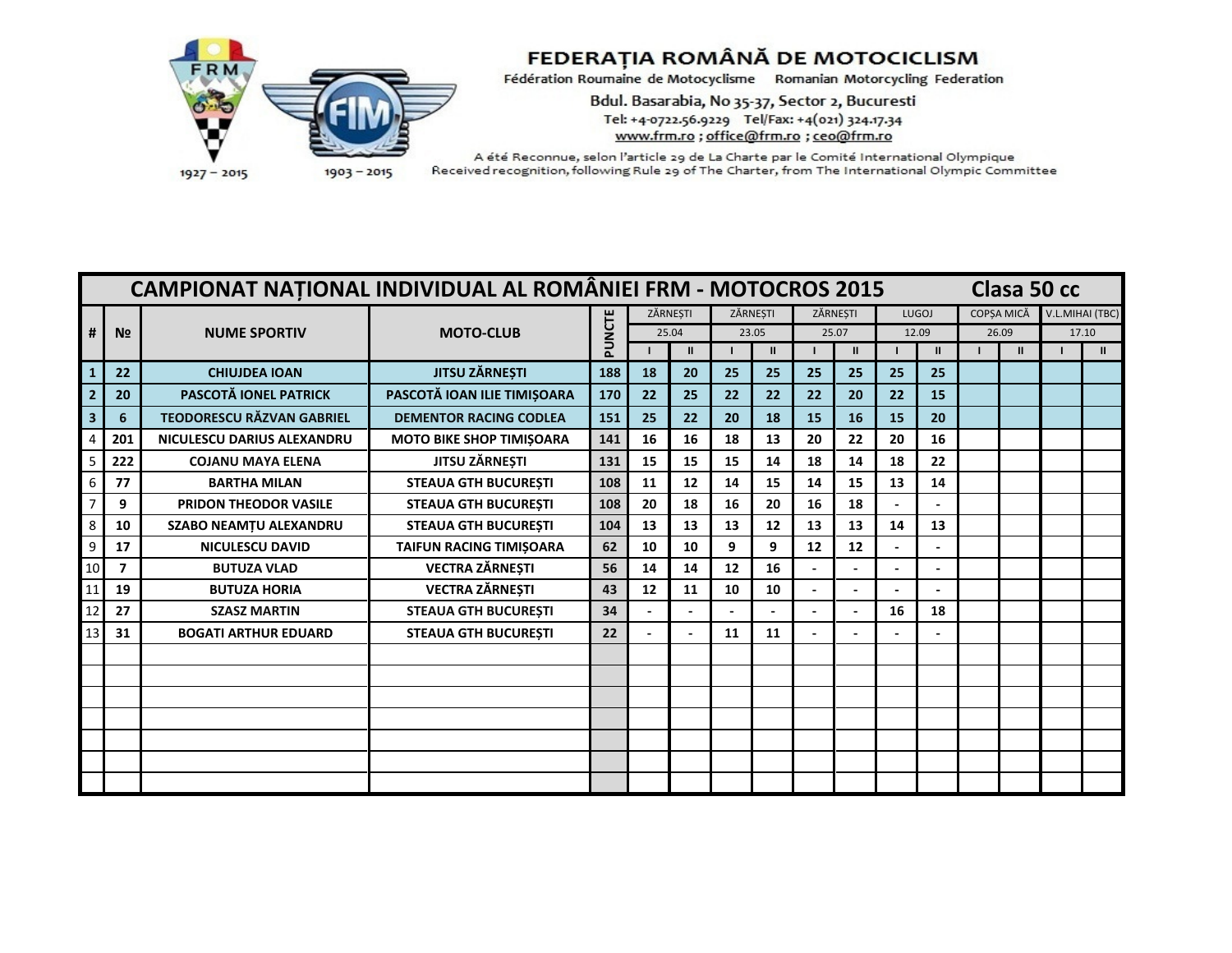

Bdul. Basarabia, No 35-37, Sector 2, Bucuresti Tel: +4-0722.56.9229 Tel/Fax: +4(021) 324.17.34 www.frm.ro ; office@frm.ro ; ceo@frm.ro

|                         |                | <b>CAMPIONAT NATIONAL INDIVIDUAL AL ROMÂNIEI FRM - MOTOCROS 2015</b> |                               |              |           |              |                |                |                          |                |                |                |            | Clasa 65 cc |                 |
|-------------------------|----------------|----------------------------------------------------------------------|-------------------------------|--------------|-----------|--------------|----------------|----------------|--------------------------|----------------|----------------|----------------|------------|-------------|-----------------|
|                         |                |                                                                      |                               |              |           | ZĂRNESTI     |                | ZĂRNESTI       | ZĂRNESTI                 |                |                | LUGOJ          | COPSA MICĂ |             | V.L.MIHAI (TBC) |
| #                       | N <sub>2</sub> | <b>NUME SPORTIV</b>                                                  | <b>MOTO-CLUB</b>              | PUNCTE       |           | 25.04        |                | 23.05          | 25.07                    |                | 12.09          |                | 26.09      |             | 17.10           |
|                         |                |                                                                      |                               |              |           | $\mathbf{H}$ |                | Ш              |                          | $\mathbf{II}$  |                | $\mathbf{H}$   | Ш          |             | $\mathbf{H}$    |
| $\mathbf{1}$            | 222            | <b>COJANU AIDA</b>                                                   | <b>VECTRA ZĂRNEȘTI</b>        | 185          | 22        | 22           | 22             | 22             | 25                       | 25             | 25             | 22             |            |             |                 |
|                         | 230            | <b>EROSS KOPPANY</b>                                                 | <b>STEAUA GTH BUCUREȘTI</b>   | 159          | 18        | 18           | 18             | 16             | 20                       | 22             | 22             | 25             |            |             |                 |
| $\overline{\mathbf{3}}$ | 4              | <b>MARINESCU CRISTIAN</b>                                            | <b>VECTRA ZĂRNEȘTI</b>        | 158          | 20        | 20           | 20             | 20             | 22                       | 18             | 20             | 18             |            |             |                 |
|                         | 11             | <b>ORDOG ZOLTAN</b>                                                  | <b>DEMENTOR RACING CODLEA</b> | 142          | 16        | 16           | 16             | 18             | 18                       | 20             | 18             | 20             |            |             |                 |
| 5                       | 17             | <b>POPOVICI MARIUS ACHIM</b>                                         | <b>AMC BOGDAN SIBIU</b>       | 100          | 25        | 25           | 25             | 25             |                          |                |                |                |            |             |                 |
| 6                       | 12             | <b>BENTA RUBEN ANDREI</b>                                            | JITSU ZĂRNEȘTI                | 32           |           |              |                |                | 16                       | 16             |                |                |            |             |                 |
|                         | 84             | <b>MANTA GEORGE IULIAN</b>                                           | <b>LIDO CÂMPINA</b>           | 30           | 15        | 15           |                |                |                          |                | $\blacksquare$ | $\blacksquare$ |            |             |                 |
|                         | 461            | <b>KOVACS ANDREA VIVIENE</b>                                         | <b>STEAUA GTH BUCUREȘTI</b>   | $\mathbf{0}$ | <b>NP</b> | <b>NP</b>    | $\blacksquare$ | $\blacksquare$ | $\overline{\phantom{a}}$ | $\blacksquare$ | $\blacksquare$ | $\blacksquare$ |            |             |                 |
|                         |                |                                                                      |                               |              |           |              |                |                |                          |                |                |                |            |             |                 |
|                         |                |                                                                      |                               |              |           |              |                |                |                          |                |                |                |            |             |                 |
|                         |                |                                                                      |                               |              |           |              |                |                |                          |                |                |                |            |             |                 |
|                         |                |                                                                      |                               |              |           |              |                |                |                          |                |                |                |            |             |                 |
|                         |                |                                                                      |                               |              |           |              |                |                |                          |                |                |                |            |             |                 |
|                         |                |                                                                      |                               |              |           |              |                |                |                          |                |                |                |            |             |                 |
|                         |                |                                                                      |                               |              |           |              |                |                |                          |                |                |                |            |             |                 |
|                         |                |                                                                      |                               |              |           |              |                |                |                          |                |                |                |            |             |                 |
|                         |                |                                                                      |                               |              |           |              |                |                |                          |                |                |                |            |             |                 |
|                         |                |                                                                      |                               |              |           |              |                |                |                          |                |                |                |            |             |                 |
|                         |                |                                                                      |                               |              |           |              |                |                |                          |                |                |                |            |             |                 |
|                         |                |                                                                      |                               |              |           |              |                |                |                          |                |                |                |            |             |                 |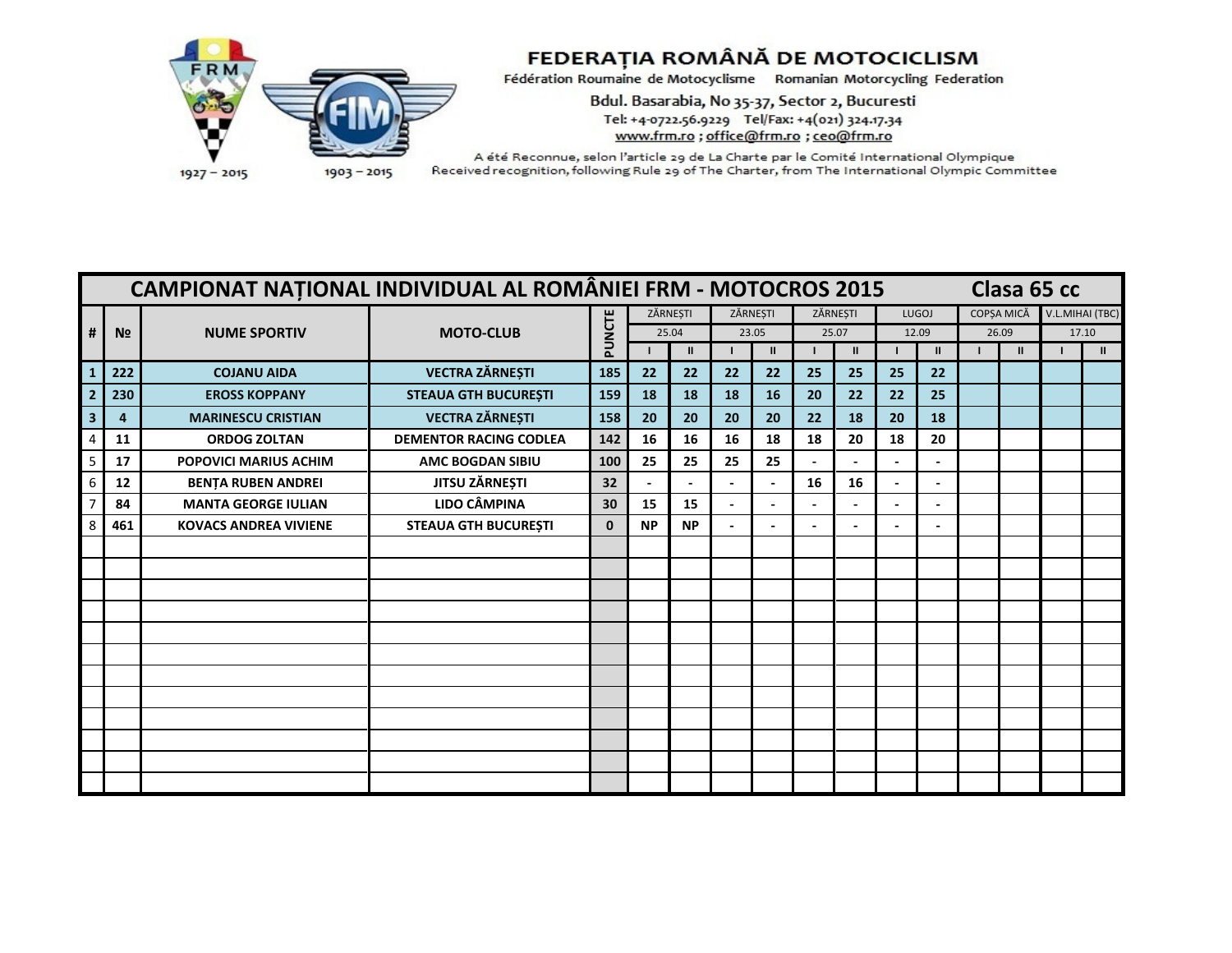

Bdul. Basarabia, No 35-37, Sector 2, Bucuresti Tel: +4-0722.56.9229 Tel/Fax: +4(021) 324.17.34 www.frm.ro ; office@frm.ro ; ceo@frm.ro

|                         |                | <b>CAMPIONAT NATIONAL INDIVIDUAL AL ROMÂNIEI FRM - MOTOCROS 2015</b> |                              |              |          |              |    |               |          |               |       |              |            | Clasa 85 cc |                 |
|-------------------------|----------------|----------------------------------------------------------------------|------------------------------|--------------|----------|--------------|----|---------------|----------|---------------|-------|--------------|------------|-------------|-----------------|
|                         |                |                                                                      |                              |              | ZĂRNEȘTI |              |    | ZĂRNEȘTI      | ZĂRNEȘTI |               |       | LUGOJ        | COPȘA MICĂ |             | V.L.MIHAI (TBC) |
| #                       | N <sub>2</sub> | <b>NUME SPORTIV</b>                                                  | <b>MOTO-CLUB</b>             | PUNCTE       |          | 25.04        |    | 23.05         |          | 25.07         | 12.09 |              | 26.09      |             | 17.10           |
|                         |                |                                                                      |                              |              |          | $\mathbf{H}$ |    | $\mathbf{II}$ |          | $\mathbf{II}$ |       | $\mathbf{I}$ | Ш          |             | $\mathbf{II}$   |
| $\mathbf{1}$            | $\mathbf{1}$   | <b>STAN IASMINA</b>                                                  | <b>CSM BUCUREȘTI</b>         | 194          | 25       | 25           | 22 | 22            | 25       | 25            | 25    | 25           |            |             |                 |
|                         | 61             | <b>BĂNCILĂ ȘTEFANIA</b>                                              | <b>STEAUA GTH BUCUREȘTI</b>  | 166          | 22       | 22           | 18 | 18            | 22       | 22            | 22    | 20           |            |             |                 |
| $\overline{\mathbf{3}}$ | 13             | <b>SZASZ OLIVER</b>                                                  | <b>STEAUA GTH BUCUREȘTI</b>  | 146          | 18       | 18           | 16 | 16            | 20       | 20            | 20    | 18           |            |             |                 |
|                         | 311            | <b>STREJUT HORIA</b>                                                 | <b>JITSU ZÄRNEȘTI</b>        | 120          | 20       | 20           | 20 | 20            |          |               | 18    | 22           |            |             |                 |
| 5                       | 77             | <b>KRISTOF JAKOB</b>                                                 | <b>UNGARIA</b>               | 50           |          |              | 25 | 25            |          |               |       |              |            |             |                 |
|                         | 93             | <b>ANDREI POPONUT</b>                                                | <b>TOP CROSS TCS OTOPENI</b> | $\mathbf{0}$ |          |              |    |               | AB       | <b>NP</b>     |       |              |            |             |                 |
|                         |                |                                                                      |                              |              |          |              |    |               |          |               |       |              |            |             |                 |
|                         |                |                                                                      |                              |              |          |              |    |               |          |               |       |              |            |             |                 |
|                         |                |                                                                      |                              |              |          |              |    |               |          |               |       |              |            |             |                 |
|                         |                |                                                                      |                              |              |          |              |    |               |          |               |       |              |            |             |                 |
|                         |                |                                                                      |                              |              |          |              |    |               |          |               |       |              |            |             |                 |
|                         |                |                                                                      |                              |              |          |              |    |               |          |               |       |              |            |             |                 |
|                         |                |                                                                      |                              |              |          |              |    |               |          |               |       |              |            |             |                 |
|                         |                |                                                                      |                              |              |          |              |    |               |          |               |       |              |            |             |                 |
|                         |                |                                                                      |                              |              |          |              |    |               |          |               |       |              |            |             |                 |
|                         |                |                                                                      |                              |              |          |              |    |               |          |               |       |              |            |             |                 |
|                         |                |                                                                      |                              |              |          |              |    |               |          |               |       |              |            |             |                 |
|                         |                |                                                                      |                              |              |          |              |    |               |          |               |       |              |            |             |                 |
|                         |                |                                                                      |                              |              |          |              |    |               |          |               |       |              |            |             |                 |
|                         |                |                                                                      |                              |              |          |              |    |               |          |               |       |              |            |             |                 |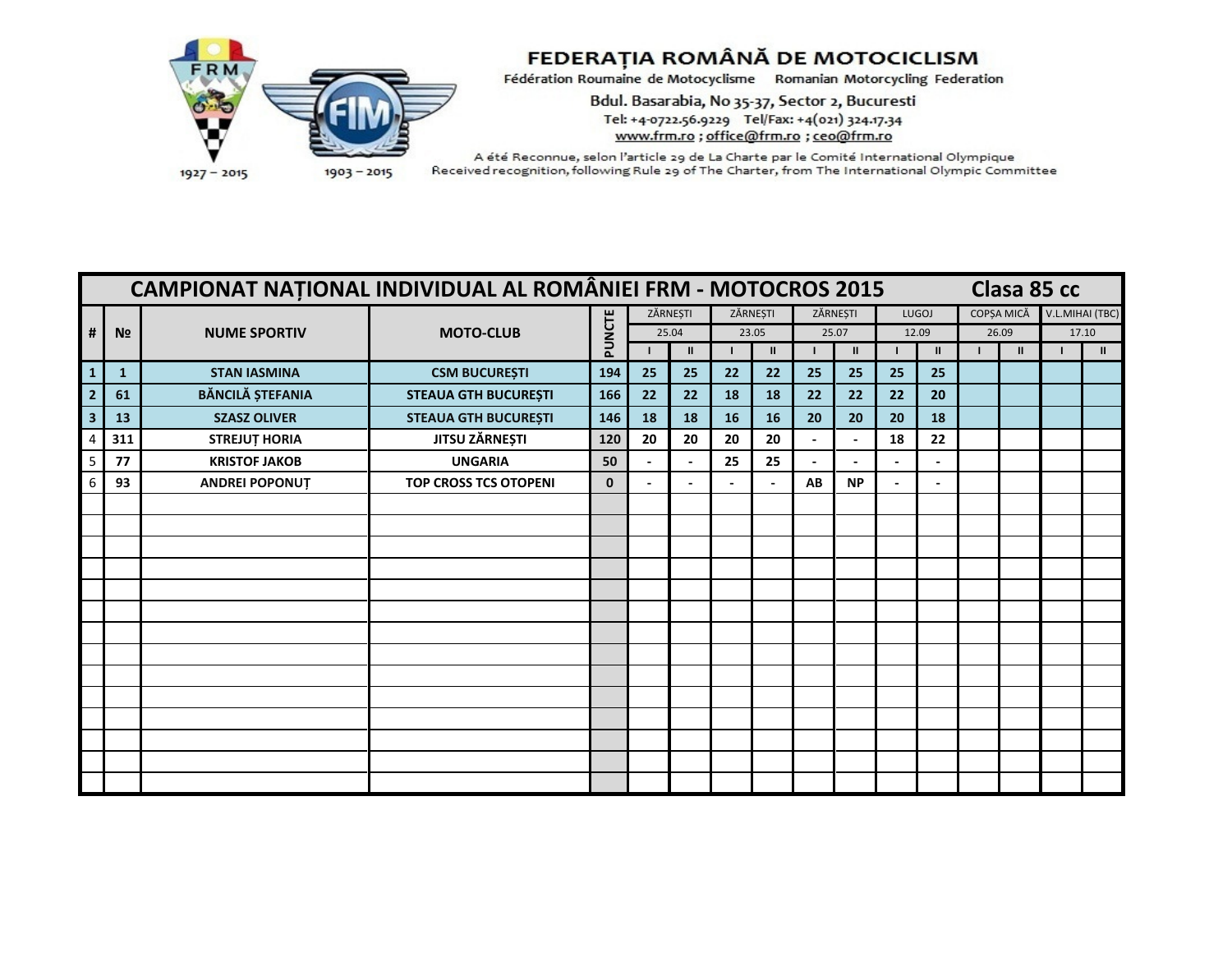

Bdul. Basarabia, No 35-37, Sector 2, Bucuresti Tel: +4-0722.56.9229 Tel/Fax: +4(021) 324.17.34 www.frm.ro ; office@frm.ro ; ceo@frm.ro

|    | <b>CAMPIONAT NATIONAL INDIVIDUAL AL ROMÂNIEI FRM - MOTOCROS 2015</b><br>Clasa Veterani<br>V.L.MIHAI (TBC)<br>ZĂRNESTI<br>ZĂRNESTI<br>ZĂRNESTI<br>LUGOJ<br>COPSA MICĂ |                              |                                       |              |                                     |              |           |               |       |               |                |                |  |       |       |               |
|----|----------------------------------------------------------------------------------------------------------------------------------------------------------------------|------------------------------|---------------------------------------|--------------|-------------------------------------|--------------|-----------|---------------|-------|---------------|----------------|----------------|--|-------|-------|---------------|
|    |                                                                                                                                                                      |                              |                                       |              |                                     |              |           |               |       |               |                |                |  |       |       |               |
| #  | N <sub>2</sub>                                                                                                                                                       | <b>NUME SPORTIV</b>          | <b>MOTO-CLUB</b>                      | PUNCTE       |                                     | 25.04        |           | 23.05         | 25.07 |               |                | 12.09          |  | 26.09 | 17.10 |               |
|    |                                                                                                                                                                      |                              |                                       |              |                                     | $\mathbf{u}$ |           | $\mathbf{II}$ |       | $\mathbf{II}$ |                | $\mathbf{II}$  |  |       |       | $\mathbf{II}$ |
|    | 588                                                                                                                                                                  | <b>GAGYI PETER</b>           | <b>CSM BUCURESTI</b>                  | 200          | 25                                  | 25           | 25        | 25            | 25    | 25            | 25             | 25             |  |       |       |               |
|    | 68                                                                                                                                                                   | <b>BORGHETTI GIAMPIERO</b>   | <b>MOTO EXTREM LUGOJ</b>              | 168          | 20                                  | 22           | 22        | 20            | 22    | 22            | 20             | 20             |  |       |       |               |
|    | 60                                                                                                                                                                   | <b>ENCEANU ALEXANDRU</b>     | <b>SMART BRAŞOV</b>                   | 138          | 15                                  | 15           | 18        | 16            | 18    | 20            | 18             | 18             |  |       |       |               |
|    | 69                                                                                                                                                                   | <b>NAGY DANIEL</b>           | <b>STEAUA GT BUCURESTI</b>            | 128          | 16                                  | 16           | 15        | 15            | 16    | 18            | 16             | 16             |  |       |       |               |
|    | 63                                                                                                                                                                   | STOEANOVICI MIHĂIȚĂ          | <b>SMART BRAŞOV</b>                   | 106          | 18                                  | 18           | 16        | 18            | 20    | 16            |                |                |  |       |       |               |
|    | 91                                                                                                                                                                   | POMANĂ GABRIEL               | <b>VECTRA ZĂRNEȘTI</b>                | 93           | 14                                  | 12           | 10        | <b>NP</b>     | 14    | 14            | 15             | 14             |  |       |       |               |
|    | 67                                                                                                                                                                   | <b>SILAGHI CATALIN PETRU</b> | JITSU ZĂRNEȘTI                        | 85           | 13                                  | 14           | 14        | 14            | 15    | 15            |                |                |  |       |       |               |
|    | 99                                                                                                                                                                   | <b>FAZEKAS ZOLTAN</b>        | <b>CSIKI ENDURO &amp; MX HARGHITA</b> | 84           | 22                                  | 20           | 20        | 22            |       |               | $\blacksquare$ | $\blacksquare$ |  |       |       |               |
|    | 86                                                                                                                                                                   | <b>SOLYOM SZILARD</b>        | <b>MOTO EXTREM LUGOJ</b>              | 77           |                                     |              | 11        | 12            | 12    | 13            | 14             | 15             |  |       |       |               |
|    | 80                                                                                                                                                                   | NICULESCU MARIUS CORNELIU    | <b>MOTO BIKE SHOP TIMISOARA</b>       | 76           | 12                                  | 13           | 13        | 13            | 13    | 12            | <b>NC</b>      | <b>NC</b>      |  |       |       |               |
|    | 97                                                                                                                                                                   | MĂLUȘELU GHEORGHE DORIN      | <b>VECTRA ZĂRNEȘTI</b>                | 69           | 11                                  | 11           | 12        | 11            |       |               | 12             | 12             |  |       |       |               |
|    | 66                                                                                                                                                                   | <b>POPESCU CIPRIAN</b>       | <b>DUAL RACING TEAM BUCURESTI</b>     | 44           |                                     |              |           |               |       |               | 22             | 22             |  |       |       |               |
| 13 | 82                                                                                                                                                                   | <b>NAGY STEFAN</b>           | <b>LAS VEGAS RACING TEAM ARAD</b>     | 26           |                                     |              |           |               |       |               | 13             | 13             |  |       |       |               |
| 14 | 90                                                                                                                                                                   | <b>PES DAVIDE</b>            | <b>MOTO EXTREM LUGOJ</b>              | 10           | $\boldsymbol{\mathsf{A}\mathsf{B}}$ | 10           |           |               |       |               |                |                |  |       |       |               |
|    | 98                                                                                                                                                                   | <b>CHIREA DUMITRU</b>        | <b>CSM BUCUREȘTI</b>                  | $\mathbf{0}$ | <b>NC</b>                           | <b>NC</b>    | <b>NC</b> | <b>NC</b>     |       |               |                |                |  |       |       |               |
|    |                                                                                                                                                                      |                              |                                       |              |                                     |              |           |               |       |               |                |                |  |       |       |               |
|    |                                                                                                                                                                      |                              |                                       |              |                                     |              |           |               |       |               |                |                |  |       |       |               |
|    |                                                                                                                                                                      |                              |                                       |              |                                     |              |           |               |       |               |                |                |  |       |       |               |
|    |                                                                                                                                                                      |                              |                                       |              |                                     |              |           |               |       |               |                |                |  |       |       |               |
|    |                                                                                                                                                                      |                              |                                       |              |                                     |              |           |               |       |               |                |                |  |       |       |               |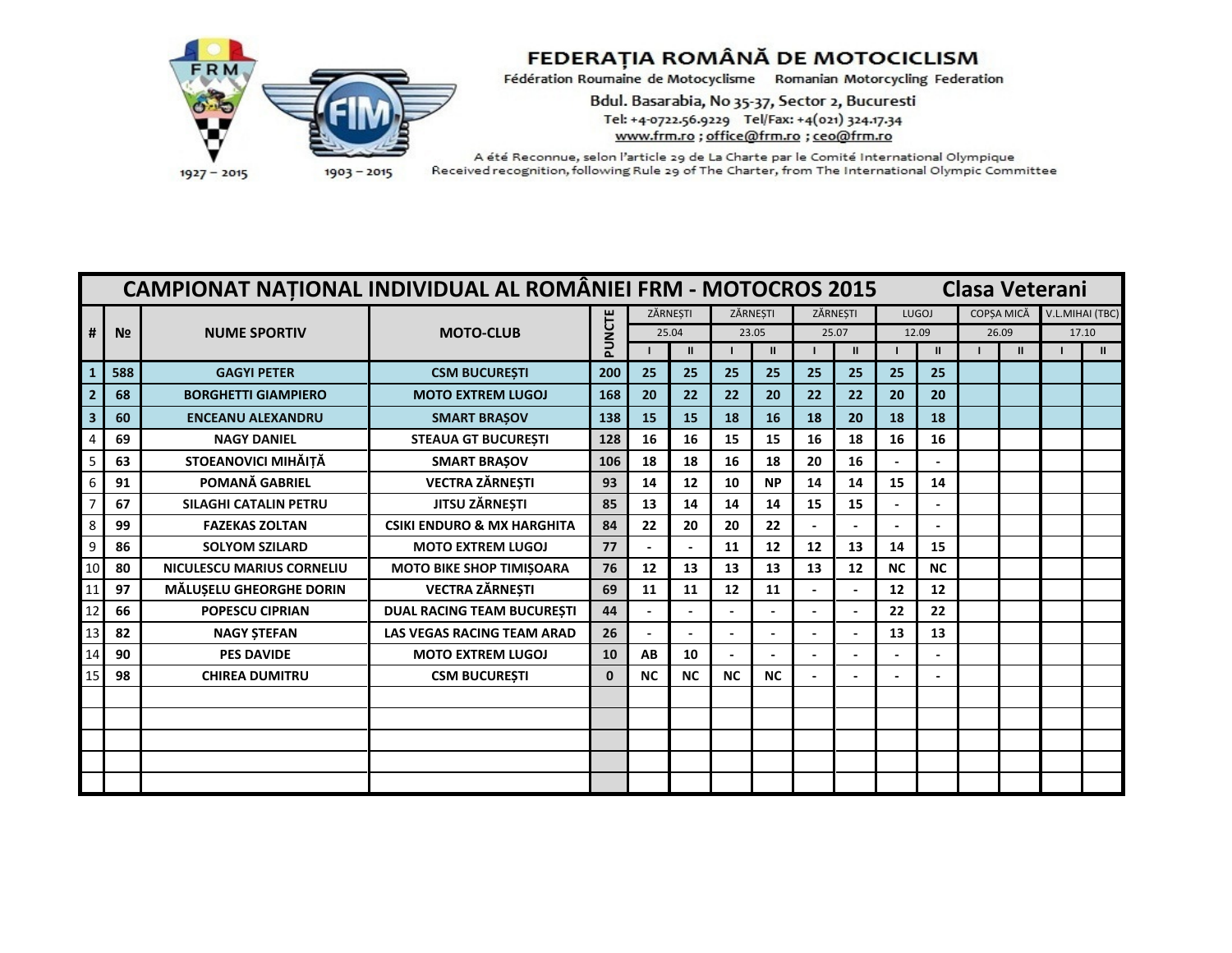

Bdul. Basarabia, No 35-37, Sector 2, Bucuresti Tel: +4-0722.56.9229 Tel/Fax: +4(021) 324.17.34 www.frm.ro ; office@frm.ro ; ceo@frm.ro

|                 |                | CUPA FEDERAȚIEI ROMÂNE DE MOTOCICLISM - MOTOCROS 2015 |                                       |        |              |               |       |              |          |               |                          |                |                   | <b>Clasa Amatori</b> |       |                 |
|-----------------|----------------|-------------------------------------------------------|---------------------------------------|--------|--------------|---------------|-------|--------------|----------|---------------|--------------------------|----------------|-------------------|----------------------|-------|-----------------|
|                 |                |                                                       |                                       |        |              | ZĂRNESTI      |       | ZĂRNESTI     | ZĂRNESTI |               |                          | <b>LUGOJ</b>   | <b>COPSA MICĂ</b> |                      |       | V.L.MIHAI (TBC) |
| #               | N <sub>2</sub> | <b>NUME SPORTIV</b>                                   | <b>MOTO-CLUB</b>                      | PUNCTE |              | 25.04         | 23.05 |              | 25.07    |               | 12.09                    |                | 26.09             |                      | 17.10 |                 |
|                 |                |                                                       |                                       |        |              | $\mathbf{II}$ |       | $\mathbf{I}$ |          | $\mathbf{II}$ |                          | $\mathbf{II}$  |                   | $\mathbf{II}$        |       | $\mathbf{H}$    |
|                 | 101            | <b>ROSU VLAD MIHAI</b>                                | <b>MOTO EXTREM LUGOJ</b>              | 175    | 25           | 25            | 25    | 25           | 25       | AB            | 25                       | 25             |                   |                      |       |                 |
|                 | $\overline{7}$ | <b>VISOIU MARCEL</b>                                  | <b>LIDO CÂMPINA</b>                   | 165    | 20           | 22            | 22    | 22           | 20       | 25            | 18                       | 16             |                   |                      |       |                 |
|                 | 444            | <b>BENGA BOGDAN DORIN</b>                             | <b>JITSU ZĂRNEȘTI</b>                 | 152    | 18           | 18            | 18    | 20           | 22       | 22            | 16                       | 18             |                   |                      |       |                 |
|                 | 926            | <b>GERCZUJ NANDOR</b>                                 | <b>CSIKI ENDURO &amp; MX HARGHITA</b> | 149    | 15           | 16            | 20    | 18           | 16       | 20            | 22                       | 22             |                   |                      |       |                 |
|                 | 669            | <b>OKOS ZSOLT</b>                                     | <b>CSIKI ENDURO &amp; MX HARGHITA</b> | 123    | 13           | 8             | 16    | 16           | 14       | 16            | 20                       | 20             |                   |                      |       |                 |
|                 | 12             | <b>GIURGIUVEANU LUCIAN</b>                            | <b>TOP CROSS TCS OTOPENI</b>          | 78     | 22           | 20            |       |              | 18       | 18            |                          |                |                   |                      |       |                 |
| $\overline{7}$  | 9              | <b>PANDREA IULIAN NICOLAE</b>                         | JITSU ZĂRNEȘTI                        | 71     | 10           | 9             | 15    | 14           | 11       | 12            |                          |                |                   |                      |       |                 |
| 8               | 221            | <b>SANDULY SZILARD</b>                                | <b>CSIKI ENDURO &amp; MX HARGHITA</b> | 57     | 14           | 15            |       |              | 13       | 15            |                          |                |                   |                      |       |                 |
| 9               | 15             | <b>BENTA CRISTIAN</b>                                 | <b>JITSU ZÄRNESTI</b>                 | 42     | $\mathbf{0}$ | 13            |       |              | 15       | 14            | $\blacksquare$           |                |                   |                      |       |                 |
| 10              | 248            | <b>PARGEA OVIDIU</b>                                  | <b>MOTO BIKE SHOP TIMIŞOARA</b>       | 30     |              |               |       |              |          |               | 15                       | 15             |                   |                      |       |                 |
| 11              | 19             | <b>DIACONU BOGDAN</b>                                 | LIDO CÂMPINA                          | 29     |              |               | 14    | 15           |          |               |                          |                |                   |                      |       |                 |
|                 | 105            | <b>IOVITĂ MARȚIAN</b>                                 | <b>MOTO EXTREM LUGOJ</b>              | 28     |              |               |       |              |          |               | 14                       | 14             |                   |                      |       |                 |
| 13              | 51             | <b>NECSOIU ROMULUS</b>                                | <b>FLACĂRA MORENI</b>                 | 26     | 12           | 14            |       |              |          |               |                          |                |                   |                      |       |                 |
|                 | 111            | <b>ROTARIU VIOREL</b>                                 | <b>LAS VEGAS RACING TEAM ARAD</b>     | 26     |              |               |       |              |          |               | 13                       | 13             |                   |                      |       |                 |
| 15              | 555            | <b>SANDULY TAMAS</b>                                  | <b>CSIKI ENDURO &amp; MX HARGHITA</b> | 25     |              |               |       |              | 12       | 13            |                          |                |                   |                      |       |                 |
| 16              | 10             | <b>VRÄJITORU BOGDAN</b>                               | <b>CSM BUCURESTI</b>                  | 24     |              |               | 13    | <b>NP</b>    | AB       | 11            | ÷,                       |                |                   |                      |       |                 |
| 17              | 33             | MIHĂILESCU FLORIN CĂTĂLIN                             | <b>DEMENTOR RACING CODLEA</b>         | 24     |              |               | 11    | 13           | 9        | 9             |                          | $\overline{a}$ |                   |                      |       |                 |
| 18              | 21             | <b>ALDESCU CRISTIAN</b>                               | <b>LIDO CÂMPINA</b>                   | 23     | 11           | 12            |       |              |          |               |                          |                |                   |                      |       |                 |
| 19              | 13             | <b>BENTA EMANUEL</b>                                  | JITSU ZĂRNEȘTI                        | 20     |              |               |       |              | 10       | 10            | ÷,                       |                |                   |                      |       |                 |
| 20              | 18             | <b>COSGAREA RADU</b>                                  | <b>SMART BRAŞOV</b>                   | 18     | 8            | 10            |       |              |          |               |                          |                |                   |                      |       |                 |
| $\overline{21}$ | 222            | <b>PRIDON RADU DANIEL</b>                             | <b>STEAUA GTH BUCURESTI</b>           | 16     | 16           | 0             |       |              |          |               |                          |                |                   |                      |       |                 |
| 22              | 11             | PĂCURAR SEBASTIAN                                     | <b>STEAUA GTH BUCURESTI</b>           | 12     |              |               | 12    | <b>NP</b>    |          |               | $\overline{\phantom{a}}$ |                |                   |                      |       |                 |
| 23              | 757            | <b>BELENYESI SANDOR TIHAMER</b>                       | <b>JITSU ZĂRNEȘTI</b>                 | 11     | $\mathbf{0}$ | 11            |       |              |          |               |                          |                |                   |                      |       |                 |
| 24              | 921            | <b>STINGHE DANIEL NICOLAE</b>                         | <b>JITSU ZÄRNESTI</b>                 | 9      | 9            | 0             |       |              |          |               |                          |                |                   |                      |       |                 |